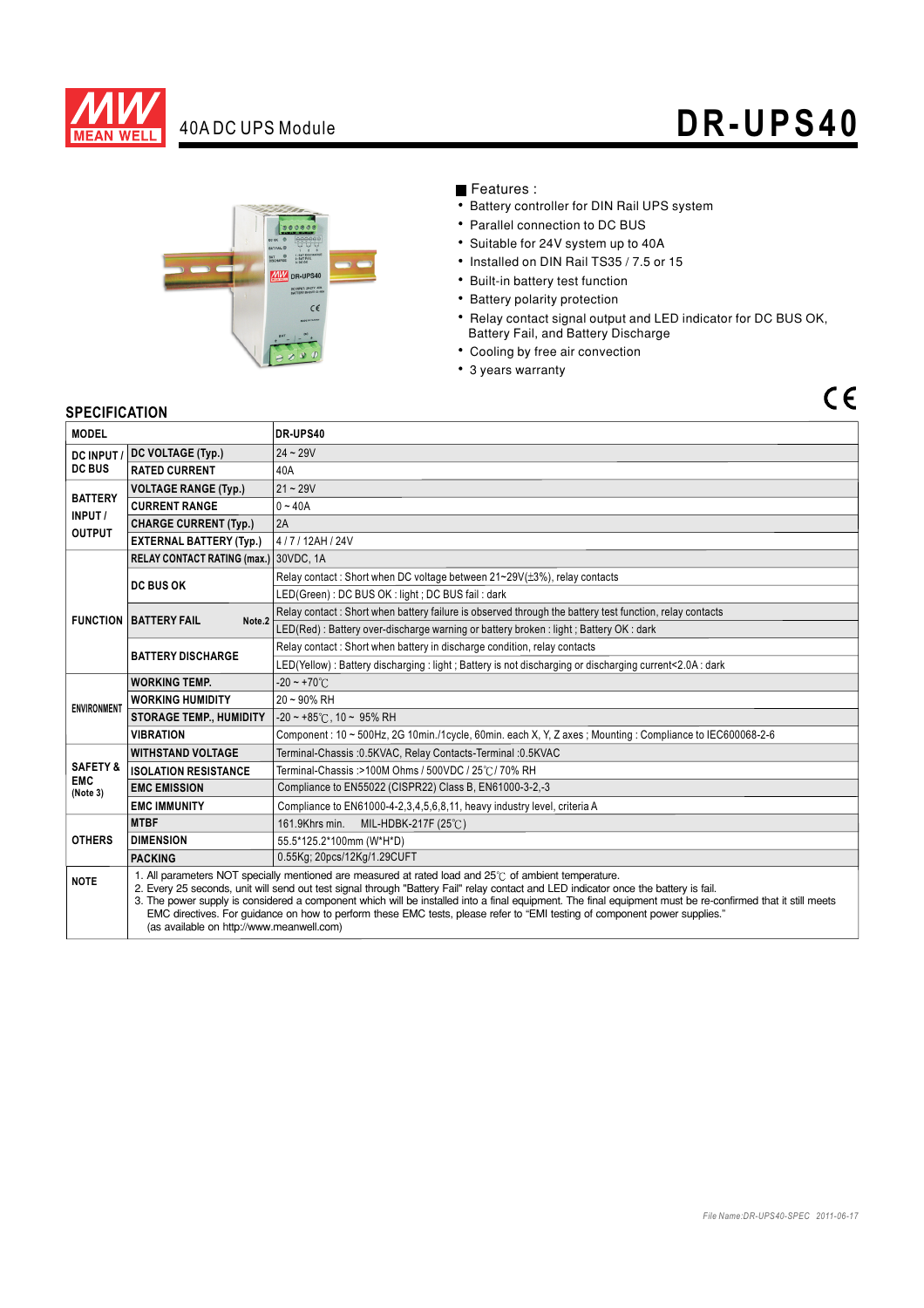

# **DR-UPS40**